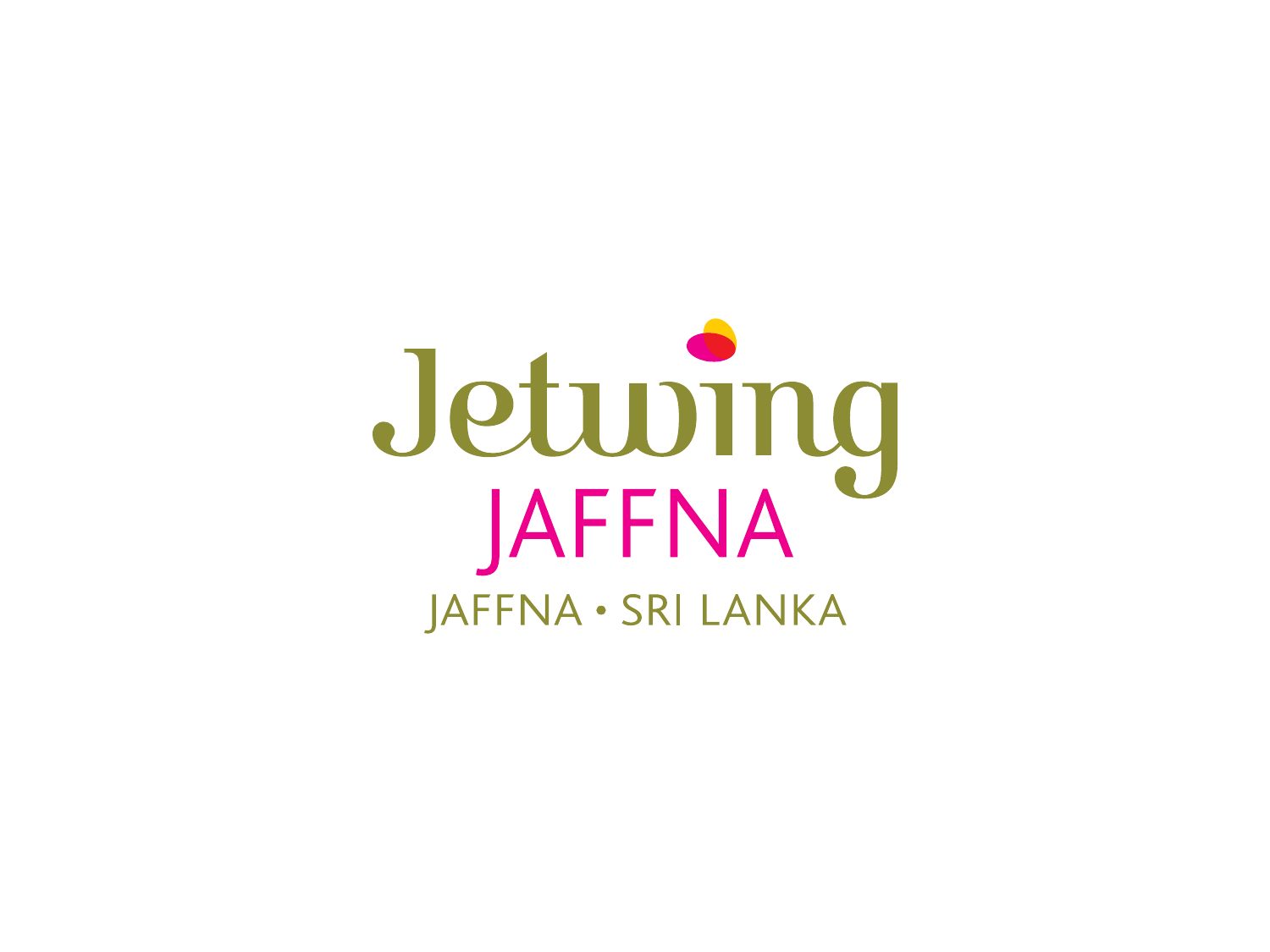



### Unearth the history, in every little nook

Situated in a fascinating city immersed in colonial charm and deep history, Jetwing Jaffna offers guests a unique holiday experience to indulge in rustic sophistication. Nestled in the centre of the city, Jetwing Jaffna is meticulously surrounded by the beauty of the Jaffna Lagoon and the graceful waters of the Indian Ocean.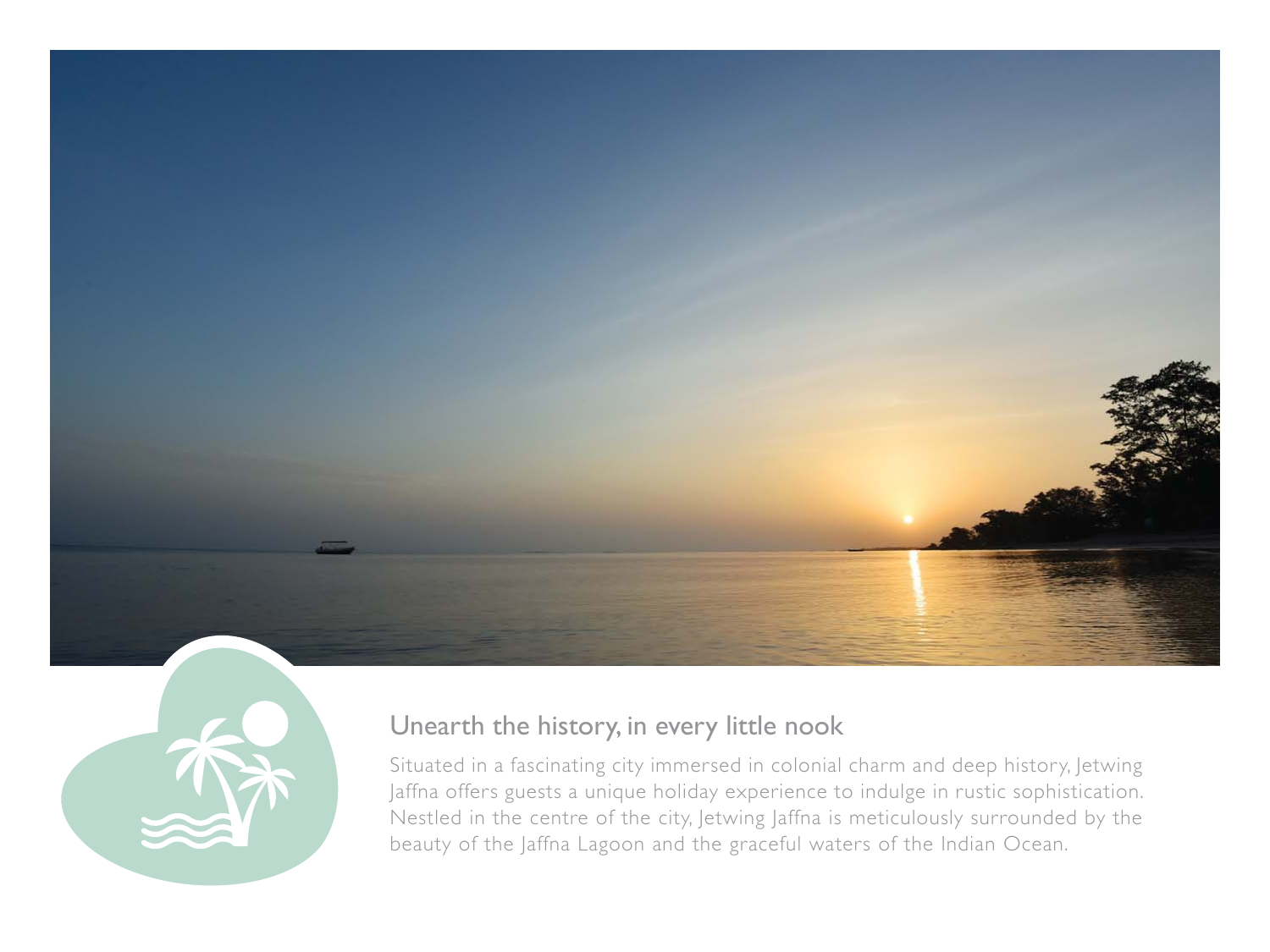



# Where refined luxury meets unique comforts

For your unique satisfaction, Jetwing Jaffna offers its guests fifty-five, high quality, spacious and comfortable deluxe rooms with beautiful interiors, fronted by picturesque views of the city.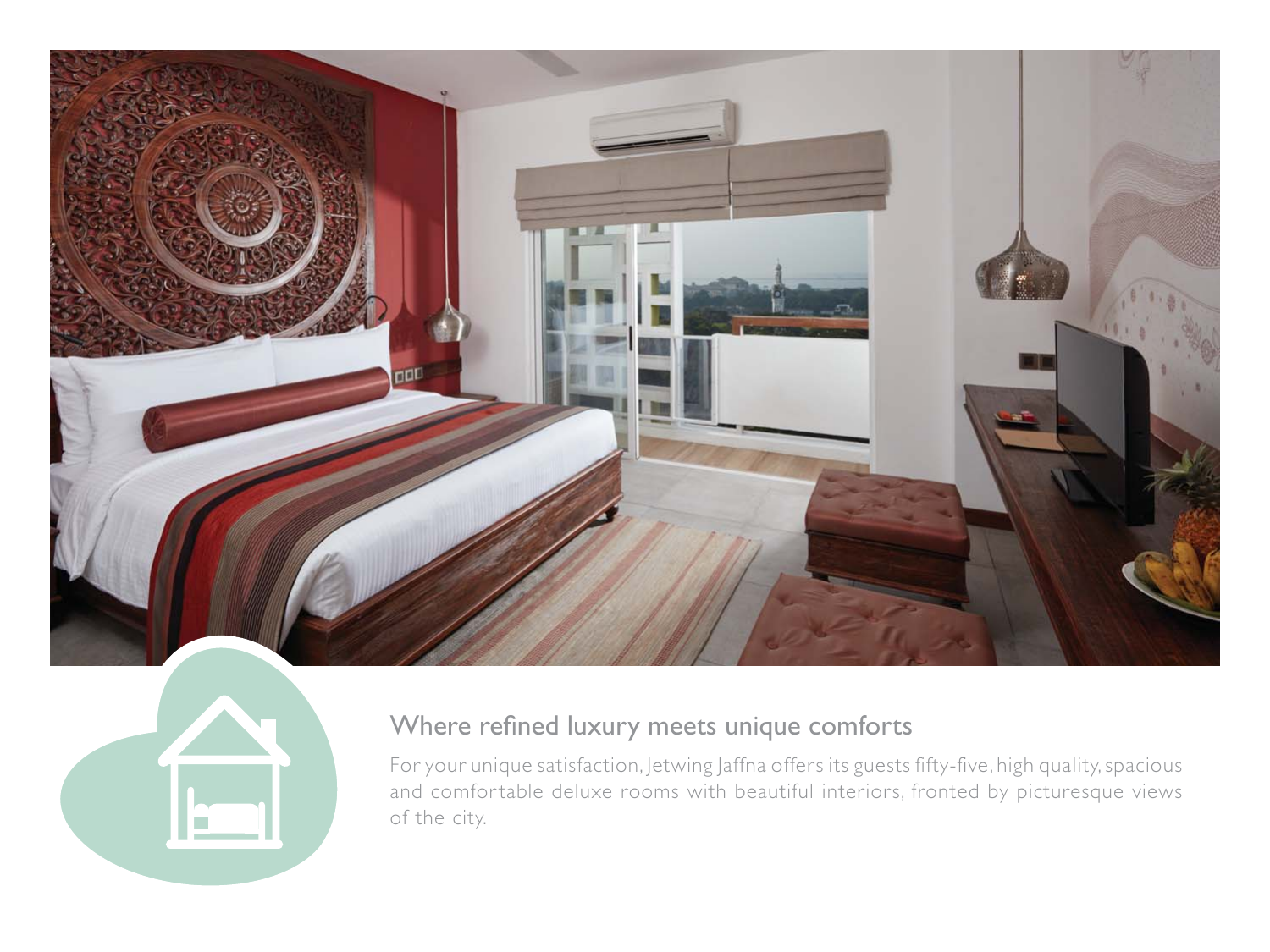



# An eclectic mix of exemplary detail

Jetwing Jaffna has been intricately designed to provide its guests effortless functionality with a combination of rustic aura and contemporary finishing.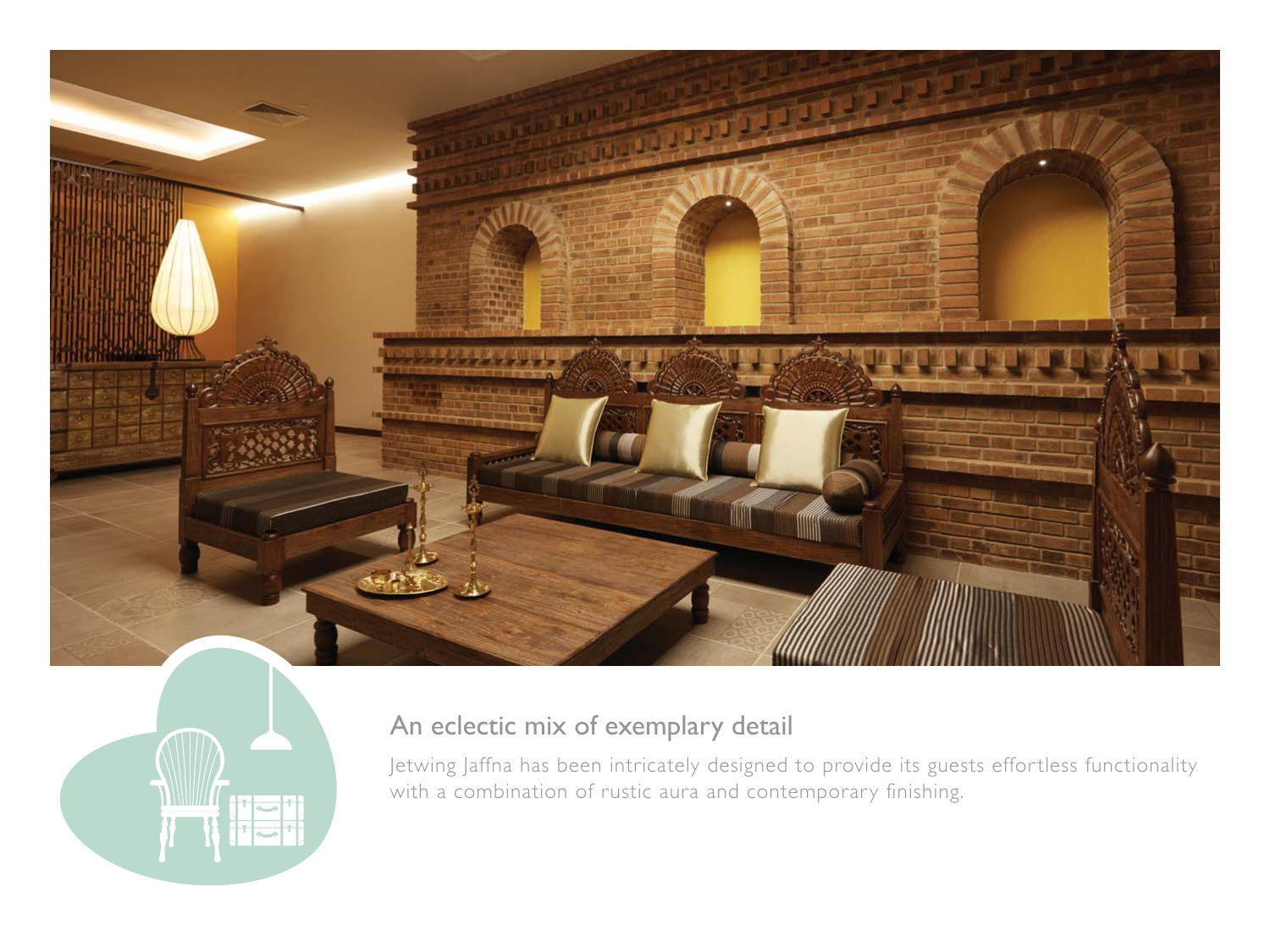



## With an exotic display of fiery flavours

Home to the infamous Jaffna crab curry, the culinary connoisseurs at Jetwing Jaffna cook up a sumptuous array of dishes influenced by regional and international flavours. The restaurant seats up to a hundred guests.